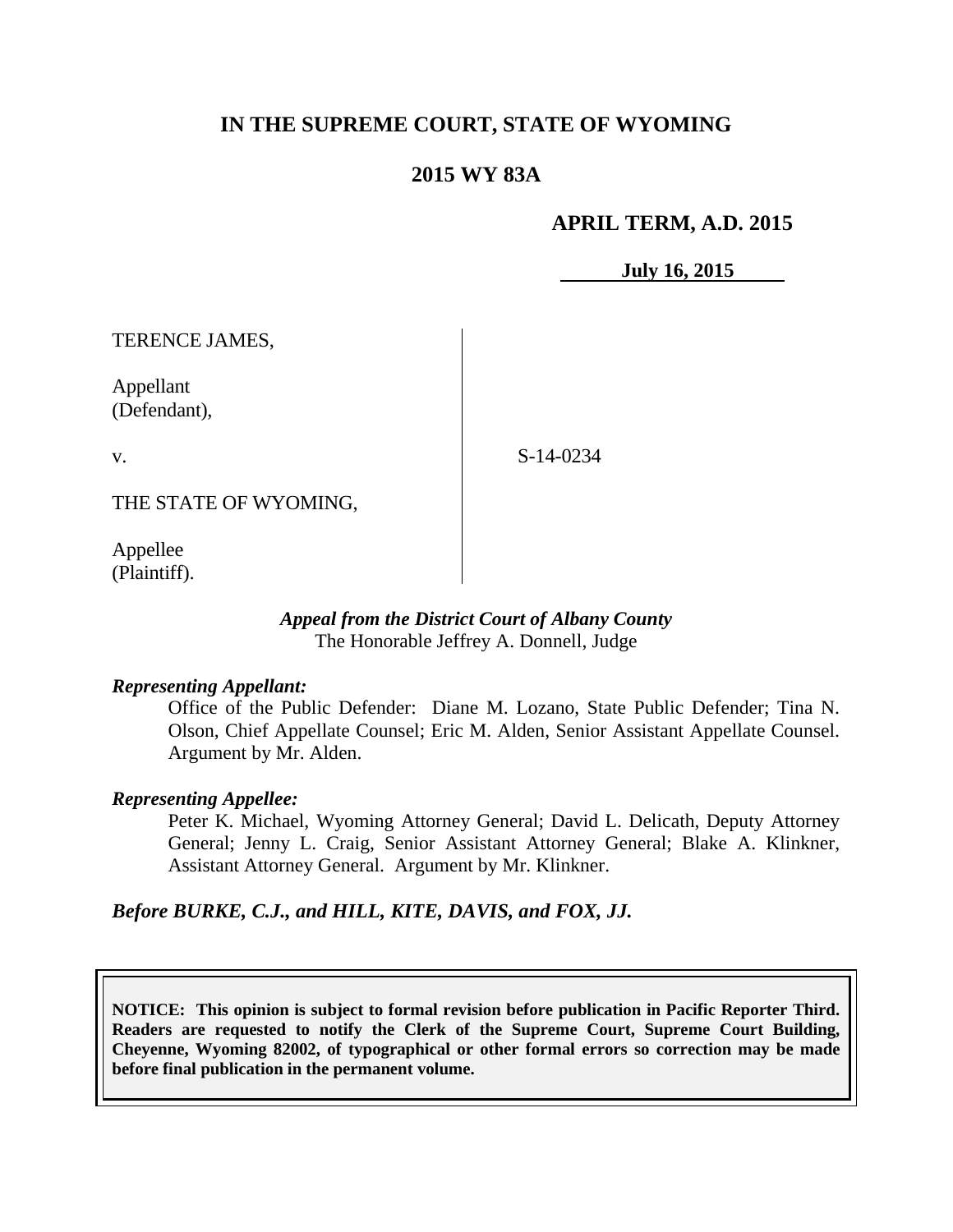### **KITE, Justice\*.**

[¶1] Terence James appeals his conviction for aiding and abetting aggravated robbery, claiming the district court denied him the right to due process when it refused to instruct the jury on his defense of duress. We conclude Mr. James was denied his right to a fair trial when the district court ruled the duress defense instruction would not be given to the jury after Mr. James testified and admitted the elements of the crime, leaving him with no defense whatsoever. We reverse and remand for a new trial.

### **ISSUE**

[¶2] Mr. James asserts he was denied his right to due process when the district court refused to instruct the jury on his defense of duress. The State contends the district court properly ruled Mr. James was not entitled to the instruction because he did not present competent evidence establishing a prima facie case of duress.

### **FACTS**

[¶3] On January 1, 2013, Mr. James and Kevin Lewis entered the Fairfield Inn in Laramie, Wyoming wearing bandanas over their faces. Mr. Lewis told the front desk clerk this was a robbery and brandished a gun. The desk clerk opened the side door to allow Mr. Lewis behind the desk and Mr. Lewis asked him to open the drawer and show him the money. Mr. Lewis removed the money and asked whether there was a safe. The desk clerk said there was but he did not have the combination. Mr. Lewis asked the clerk for his wallet. Mr. Lewis and Mr. James then left the hotel.

[¶4] On January 11, 2013, a business was robbed in Cheyenne. Police stopped a vehicle matching the description of the car used in the robbery. Mr. Lewis and Mr. James were in the vehicle. During questioning, Mr. James told police he was not with Mr. Lewis when he committed the Cheyenne robbery earlier that evening. He said Mr. Lewis had attempted to contact him that day but he had refused to talk to him. Mr. James admitted his involvement in the Laramie robbery. He also told police he had been with Mr. Lewis when he committed a robbery in Colorado and attempted a robbery in Casper, Wyoming the week before. Mr. James was arrested and charged with accessory before the fact to aggravated robbery, in violation of Wyo. Stat. Ann. § 6-1-201(a) and § 6-2-401(a)(c)(ii) (LexisNexis 2011) for his involvement in the Laramie robbery.

[¶5] Prior to trial, Mr. James submitted the following jury instruction:

\*The opinion published in *James v. State*, 2015 WY 83, published on June 11, 2015, WL 3623601 (Wyo.), is amended by this opinion. The earlier opinion has no further force or effect.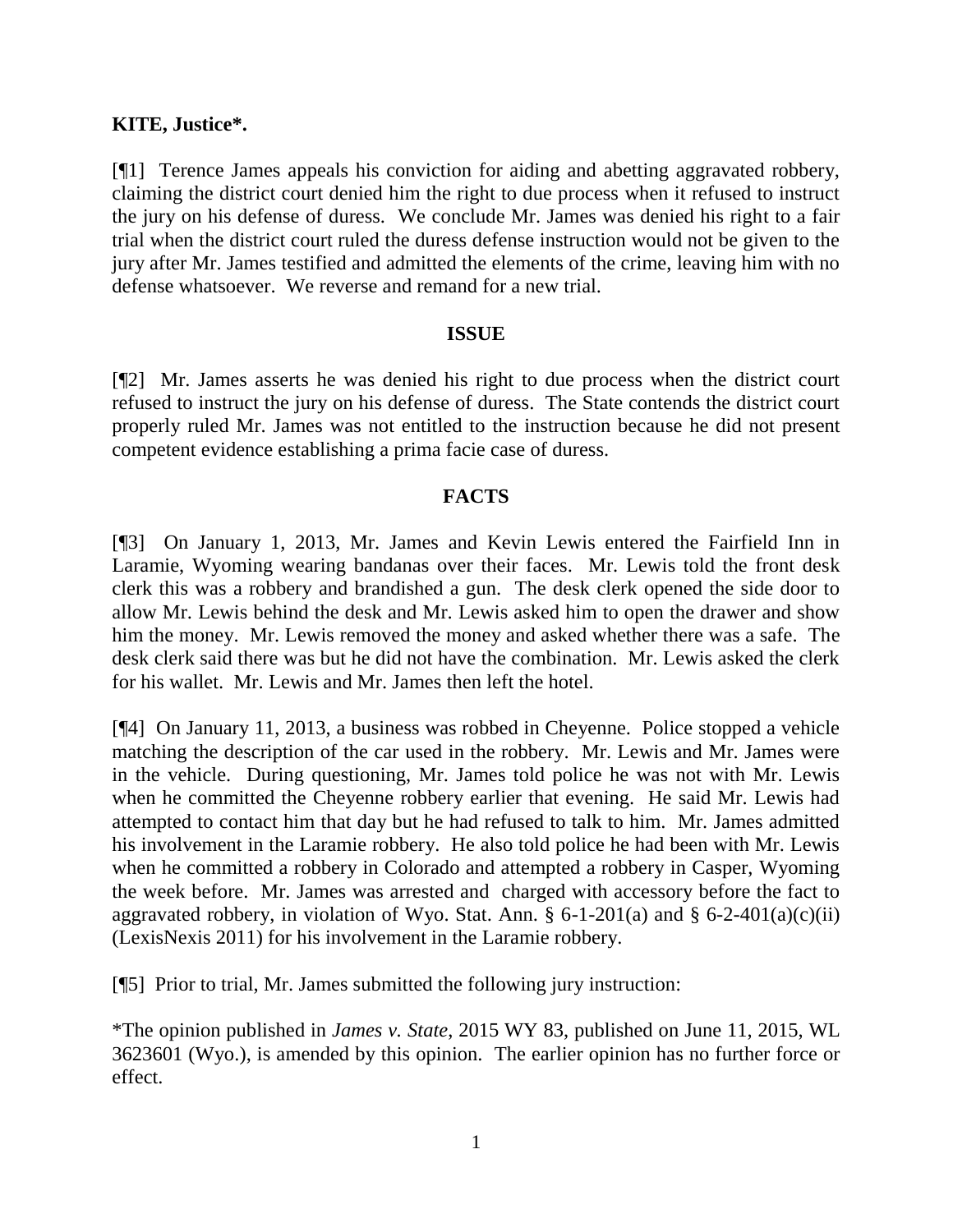# **DEFENDANT'S PROPOSED JURY INSTRUCTION NO. J**

# Duress Defense Instruction

[C]onduct which would otherwise constitute an offense is justified if a reasonable person would believe that he was compelled to engage in the proscribed conduct by the threat or [use] of immediate physical force against his person or the person of another which resulted or could result in serious physical injury which a reasonable person in the situation would not have resisted.

The State has the burden of proving beyond a reasonable doubt that the defendant did not act with such justification. If the State fails to carry this burden, then you must find the defendant not guilty of the charge.

[¶6] In her opening statement, defense counsel told the jury that Mr. James' presence during the motel robbery was compelled by Mr. Lewis' intimidating behavior and threats to harm Mr. James or his family. She told the jury that Mr. Lewis had easy access to Mr. James, his mother and his family because he lived with them. She told the jury that Mr. James did not want to participate in Mr. Lewis' criminal acts but feared that if he refused, Mr. Lewis would harm his family.

[¶7] During cross-examination of the State's witnesses, defense counsel made it clear that although Mr. James was present during the robbery, Mr. Lewis had the gun, did all the talking and took the money. Defense counsel also made it clear that Mr. James told police Mr. Lewis had threatened him and his mother and he was scared of Mr. Lewis.

[¶8] On the morning of the second day of trial, the district court held a jury instruction conference outside the presence of the jury. After hearing argument from counsel, the court decided any duress defense instruction given to the jury would state:

> Duress may be a defense to criminal charges. Thus conduct that would otherwise constitute a criminal offense may be justified if a reasonable person would believe that he was compelled to engage in that conduct by the threat or use of immediate physical force against his person or the person of another which results or could result in serious physical injury which a reasonable person in the situation would not have resisted.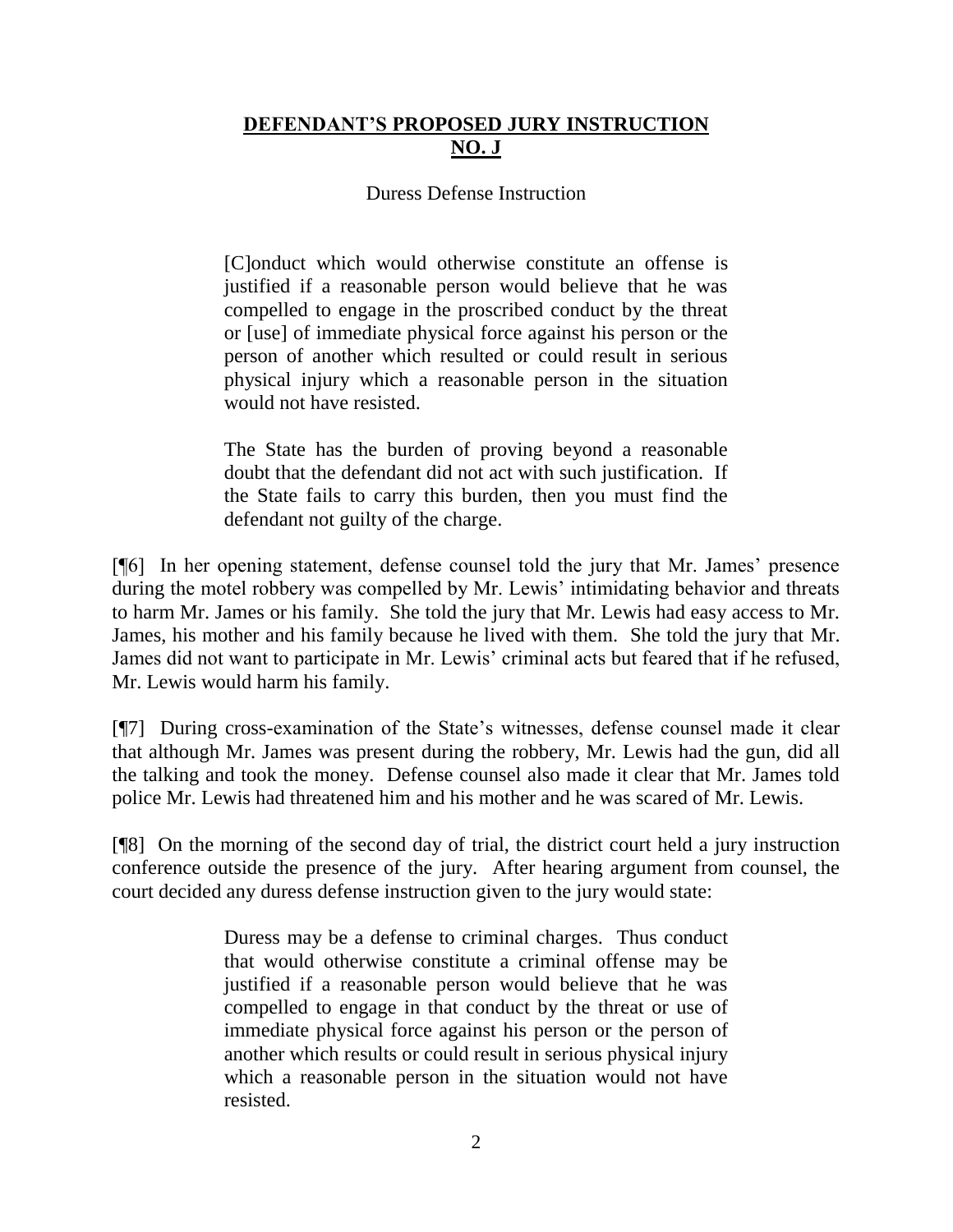If there was a reasonable legal alternative to violating the law, a chance both to refuse to do the criminal act and also to avoid the threatened harm, the defense must fail.

The duress must be present, imminent or impending, and it must be of such a nature so as to induce a reasonable fear of death or serious bodily harm if the otherwise criminal act is not done.

The defendant carries the burden of proving the defense of duress.

The district court advised counsel:

Now, I will say this as well: I don't know what the evidence is going to be today, obviously. We're having this whole discussion based on the supposition that the evidence presented will support this instruction. That may or may not be the case.

And under *Campbell*, the Supreme Court requires a very narrow set of facts before this instruction becomes appropriate. A history of being a bad guy doesn't do it.

So we'll see whether or not we'll actually give this instruction at all. That will be based on what the evidence is this morning, okay?

[¶9] After the instruction conference, the defense presented its case. Mr. James was the only witness. He testified that he met Mr. Lewis in November of 2012 when Mr. Lewis, who was dating Mr. James' mother, began living with him and his mother in their home in Cheyenne, Wyoming. One day in December, Mr. James accompanied Mr. Lewis to take his mother to work. Mr. James had left his son with his sister and told her that he would be right back. After they dropped Mr. James' mother off at work, however, rather than returning home, Mr. Lewis drove to a club. Mr. James objected but Mr. Lewis ignored him. Inside the club, Mr. Lewis began arguing with other customers. They left the club, and outside in the parking lot Mr. Lewis pulled a gun and threatened to shoot people. Mr. James testified that Mr. Lewis then drove to a gas station. In the parking lot outside the gas station, Mr. Lewis made derogatory remarks to a female customer. Mr. James testified that the woman's boyfriend told Mr. Lewis to stop disrespecting his girlfriend and Mr. Lewis "got in his face." The woman came over to stop him and Mr. Lewis knocked a coffee cup out of her hand and punched her. Mr. James also testified that his mother and Mr. Lewis had an altercation in December of 2012 in which Mr. Lewis threatened to kill her if she ever left him and said that if Mr. James and his brother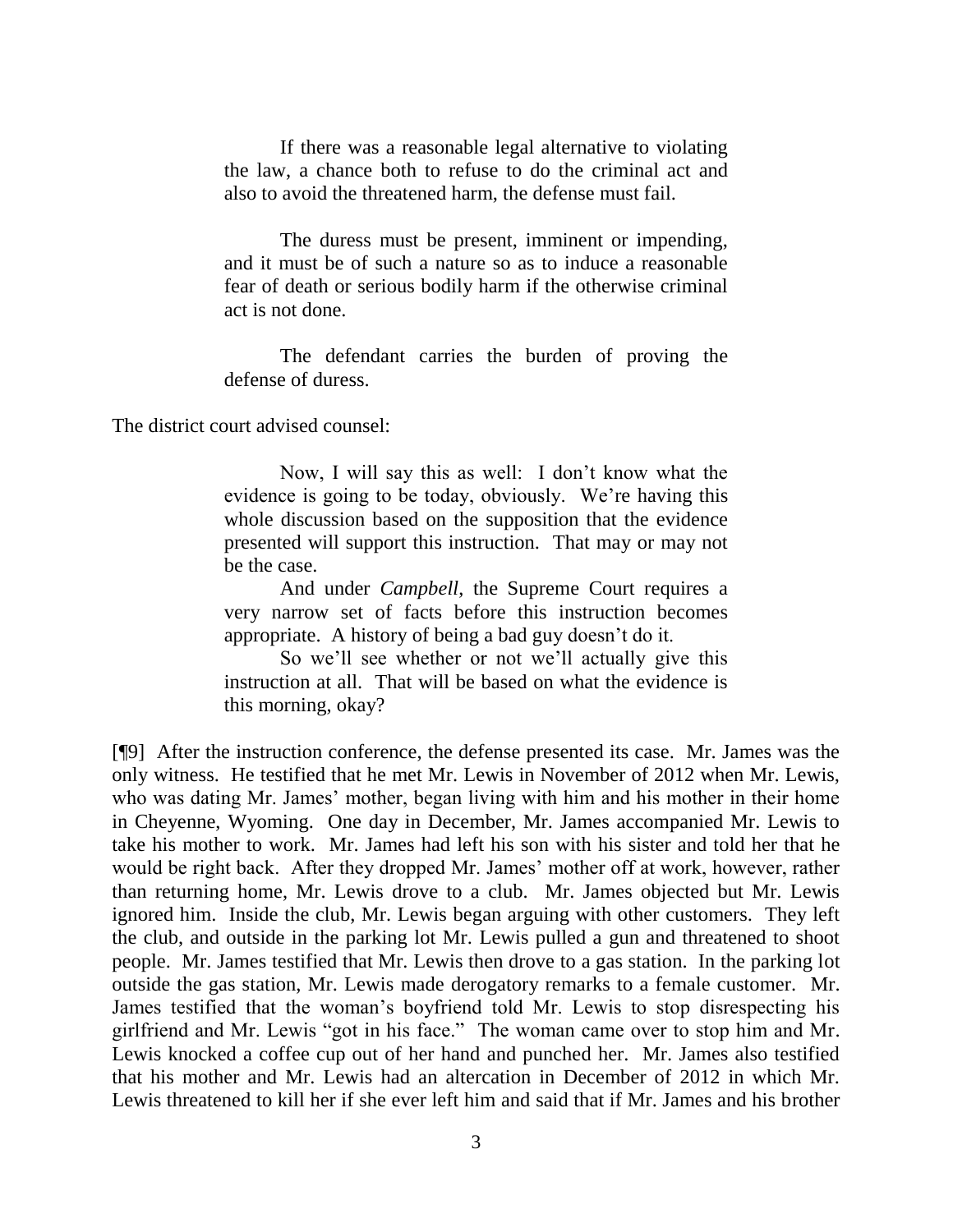found out he had killed her, he would "deal with" them. Mr. James understood this to mean that Mr. Lewis would hurt them in some way. Mr. James testified that because of Mr. Lewis's aggressive and violent behavior, he was afraid of him.

[¶10] Mr. James testified that he and Mr. Lewis went to Chicago just before Christmas, 2012. Mr. Lewis told him he had friends there who were robbers and killers who would come to Mr. Lewis' assistance whenever he needed them. On their way back from Chicago on December 23, 2012, Mr. Lewis stopped at a motel in York, Nebraska. He told Mr. James they were getting a room for the night. They went inside and Mr. Lewis asked the front desk clerk whether the manager was there. She said, no, and, according to Mr. James, Mr. Lewis pulled out a gun and said "this [is] a robbery." Mr. James testified he was terrified. He said Mr. Lewis made the desk clerk lie down on the floor, took her purse, took money from behind the desk, and walked out of the motel. Mr. James testified that back in the car, he told Mr. Lewis he did not want to have anything to do with him and wanted to go home to his son. He testified that Mr. Lewis held the gun to his head and told him he would do whatever Mr. Lewis wanted him to do, or Mr. Lewis would do something to his family.

[¶11] Mr. James testified he was at a party at his mother's house eight days later when Mr. Lewis said he was going out to get more alcohol. Mr. James' mother told him to go with Mr. Lewis. Rather than going to a liquor store, however, Mr. Lewis drove onto the highway and headed in the direction of Laramie, Wyoming. Mr. James asked where they were going and Mr. Lewis said he would let Mr. James know when they got there. They drove to Laramie and stopped at the Fairfield Inn. Mr. Lewis parked the car, pulled bandanas out of the backseat, retrieved a gun from the glove compartment and told Mr. James to follow his lead. Mr. Lewis entered the motel and asked if the manager was there. The desk clerk said, no, and Mr. Lewis pulled out the gun and robbed him and the motel. Mr. James testified that he went into the motel with Mr. Lewis because of Mr. Lewis' threat to hurt his family if he did not do what Mr. Lewis told him to do. Mr. James testified he did not go to the police about Mr. Lewis' behavior because of Mr. Lewis' statement that his friends, whom Mr. Lewis described as "killers," would protect him and Mr. James did not know if they were watching him. He also said he had gone to the police before and they had not helped him.

[¶12] Mr. James testified that after his arrest he remained fearful of Mr. Lewis even though Mr. Lewis was also in custody. He related that during one interview with police, he could hear Mr. Lewis in the next room and was afraid Mr. Lewis was listening to him. He told the officer he did not want to go into detail about what had happened because he thought Mr. Lewis was listening. He testified that he was still afraid of Mr. Lewis at the time of trial even though Mr. Lewis was in jail because he had said that if Mr. James ever told on him, his friends would do something to Mr. James' family.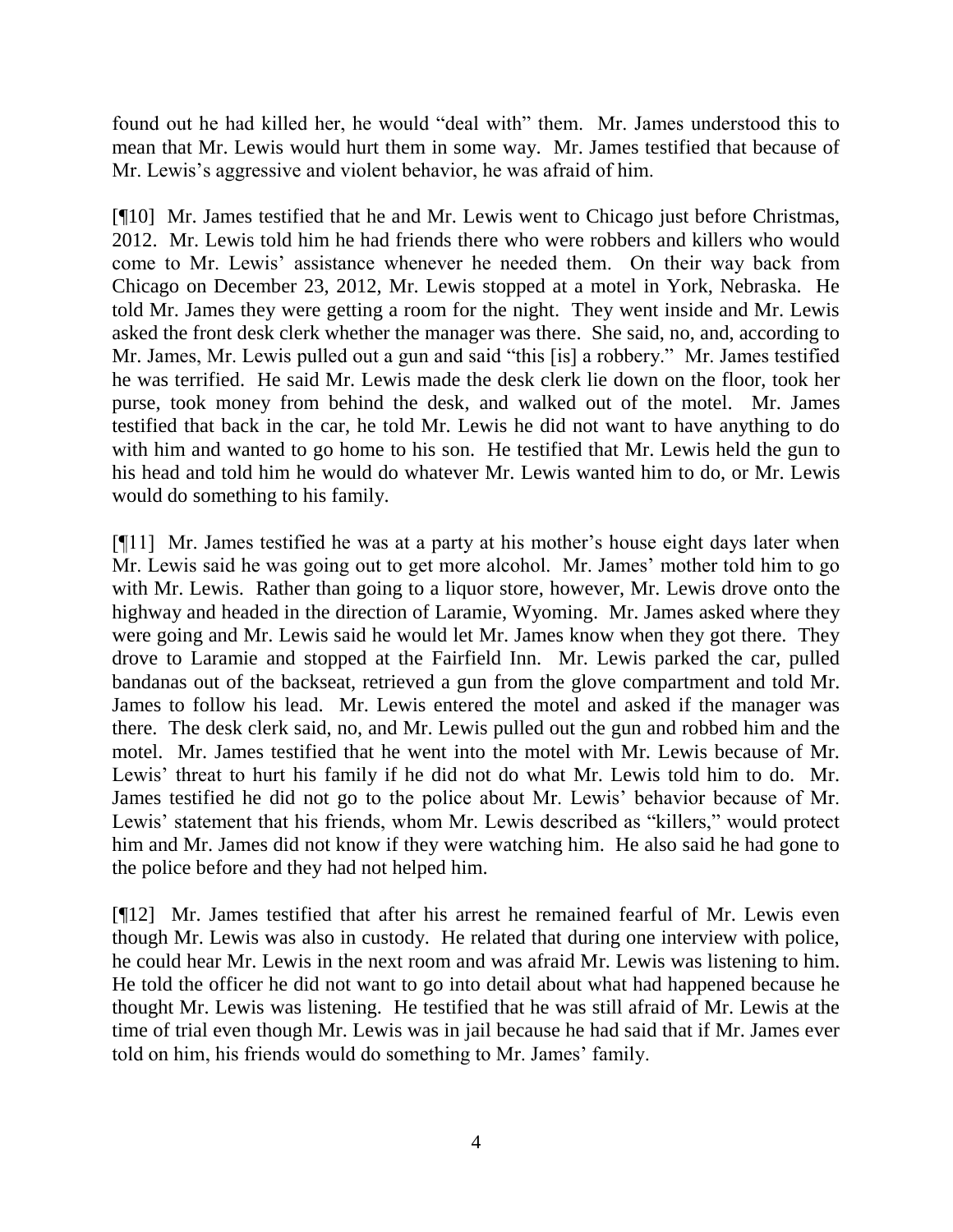[¶13] Mr. James did not deny that he was with Mr. Lewis during the robbery. His entire defense was that he was there because, based on Mr. Lewis' violent and intimidating behavior and threats, he feared Mr. Lewis would harm him or his family if he did not cooperate. On cross-examination of Mr. James, the prosecutor established that in order to claim duress as a defense, Mr. James had admitted all of the elements of the crime charged.

[¶14] After Mr. James' testimony, the district court held a final jury instruction conference outside the presence of the jury. The court informed counsel that it had not heard testimony supporting the duress defense instruction. Defense counsel argued that Mr. James' testimony that he was compelled to engage in criminal conduct by the threat of immediate physical force against his person or his family supported the instruction. The district court responded that there was no immediate or imminent threat; rather, there was one threat a week before the robbery. Defense counsel argued that Mr. James had a reasonable and genuine belief that Mr. Lewis had friends who would kill or harm him or his family. The district court responded:

> And what steps did he take, which he had the opportunity to take, in order to avoid committing the crime and in order to avoid the risk of harm? Does he tell anybody about any of this? No. Did he go to the police? No. When they got to Laramie, did he get out of the car and try to walk away? No. Did he do anything at all to try to avoid this socalled threat?

Defense counsel stated that Mr. James believed there was no alternative and did not believe the police would be able to protect his family. He believed if he did not participate either he or his family would be killed or harmed. Defense counsel argued that although in reality there may have been alternatives to cooperating with Mr. Lewis, Mr. James' fear of him and his easy access to Mr. James, his mother and his family, and his fear of Mr. Lewis' friends, reasonably led him to believe he had no alternative. Ruling the evidence did not support a finding that there was a present, imminent or impending threat and Mr. James had reasonable alternatives to violating the law, the district court declined to give the duress defense instruction. Additionally, the court ruled that counsel would not be allowed to argue duress in closing argument.

[¶15] The district court re-convened the jury and read them the instructions. Almost immediately in his closing argument, the prosecutor stated:

> I would like you to notice what's missing from this instruction packet. There is nothing about a duress defense. There is no duress defense in this case. You are not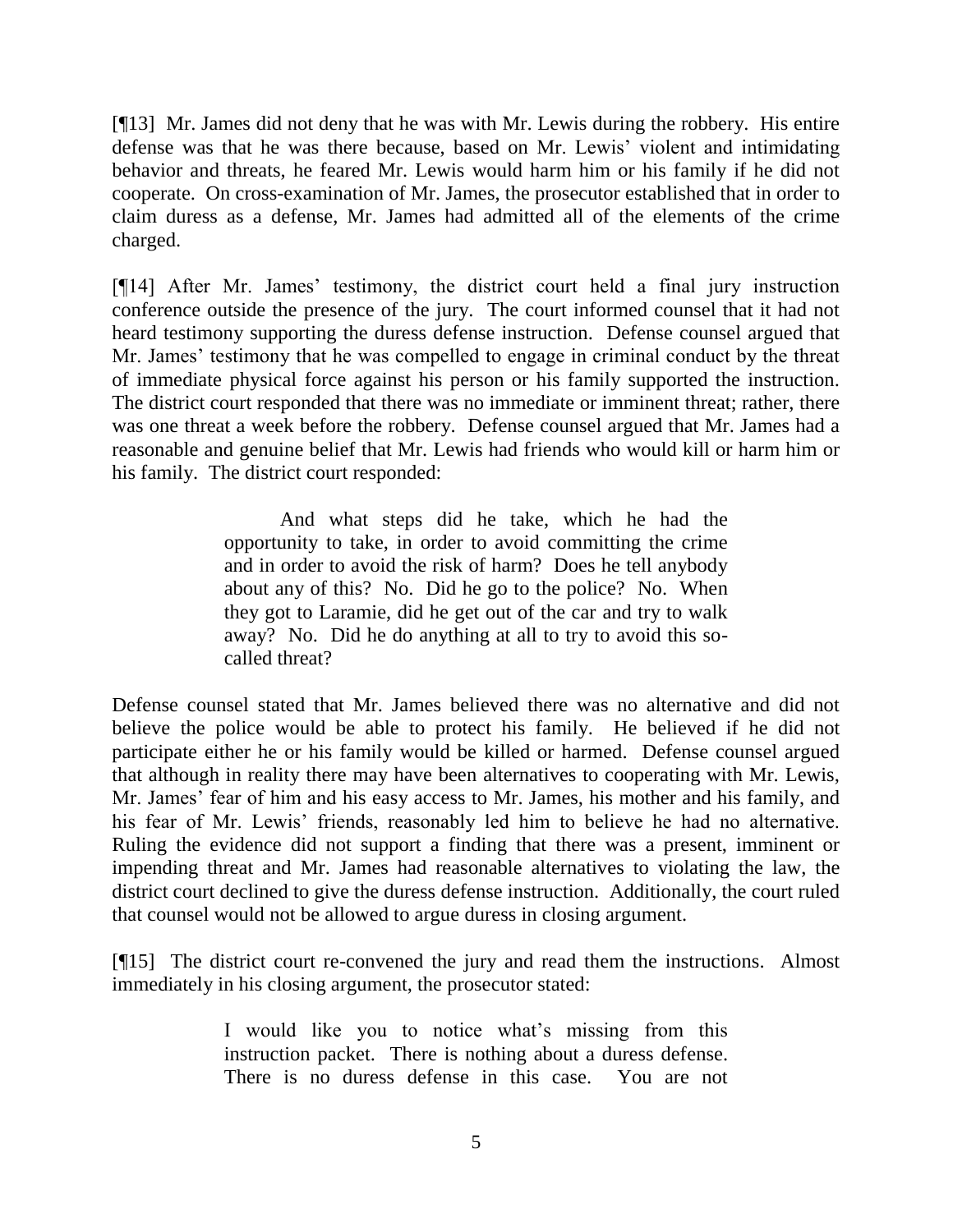instructed on it. It doesn't apply to this case. Your duty is to apply the law as you're instructed.

So there's no duress defense. What does that leave you with? Forget all the evidence I put in before in my case in chief. You've got Terence James' admission on the stand that he participated in the robbery on January 1, 2013, here in Laramie. You've got his admission that he was present during the robbery; that a gun was used, and they robbed that clerk at gunpoint.

The prosecutor concluded his remarks by saying:

[Mr. James] participated in that robbery. That's what he told you. That's why he should be convicted. Duress is not a defense in this case. . . .

[¶16] After deliberating for almost an hour, the jury submitted the following question to the court: "Does the law allow us to consider duress?" Over defense counsel's continuing objection, the district court answered the question, "No." Eighteen minutes later, the jury returned a verdict finding Mr. James guilty of the crime of accessory before the fact to the crime of aggravated robbery. The district court sentenced Mr. James to serve five to ten years in prison with credit for 362 days served in pre-adjudication confinement. Mr. James timely appealed from the judgment and sentence.

### **STANDARD OF REVIEW**

[¶17] The failure to give an instruction on the law related to a theory of defense is a due process issue, which this Court reviews *de novo*. *Nelson v. State*, 2010 WY 159, ¶ 13, 245 P.3d 282, 285 (Wyo. 2010).

#### **DISCUSSION**

[¶18] This Court has said:

Due process requires the trial court to give a correct instruction to the jury that details the defendant's theory of the case. *Blakely v. State*, 474 P.2d 127, 129 (Wyo.1970). The instruction must sufficiently inform the court of the defendant's theory and must be supported by competent evidence. *Bouwkamp v. State*, 833 P.2d 486, 490 (Wyo.1992). A theory of the case is more than a comment on the evidence that tells the jury how to consider the evidence. *Ellifritz v. State*, 704 P.2d 1300 (Wyo.1985). Fundamentally,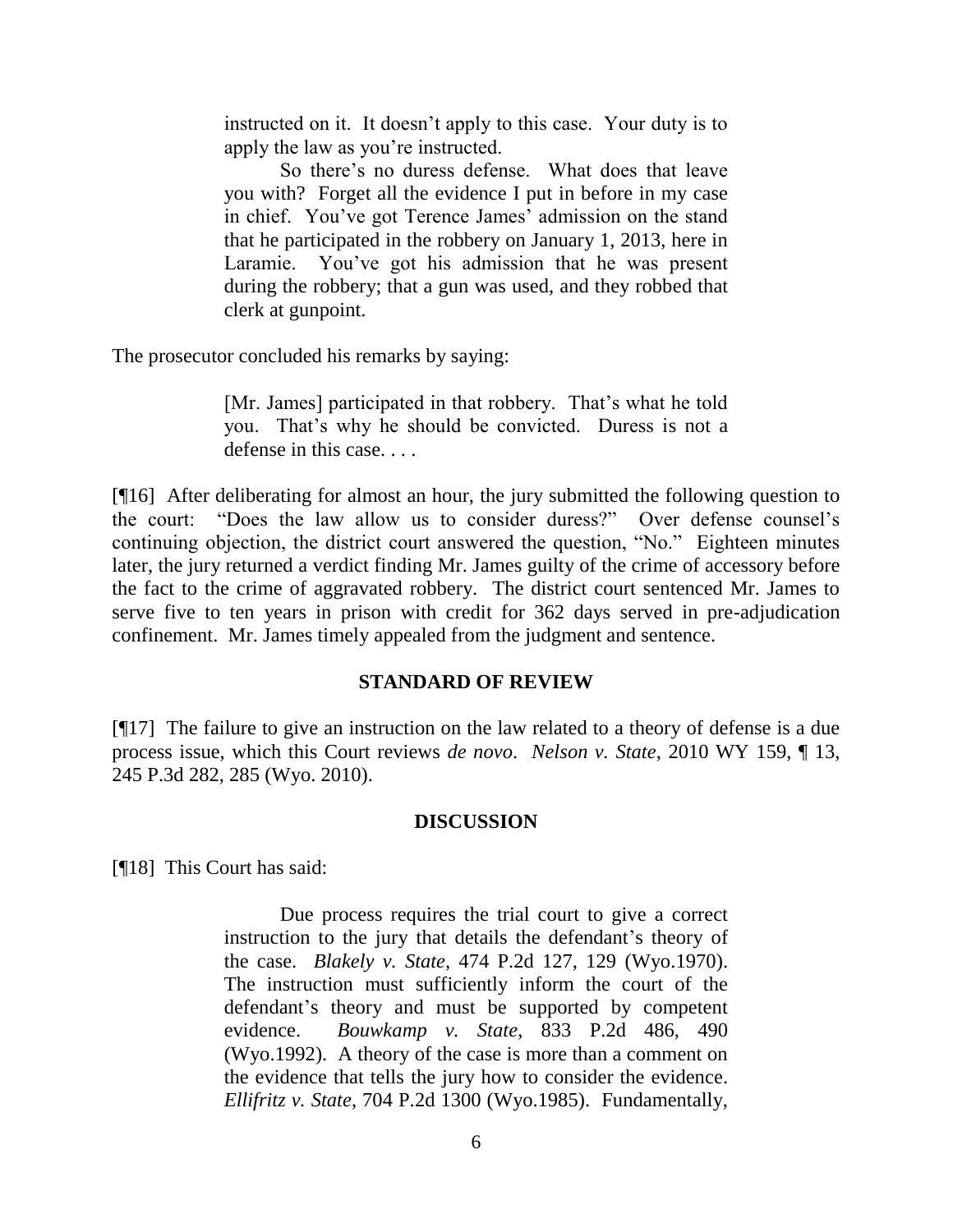the instruction must in the first instance be a proper theory of the case, or theory of defense, instruction. That is, the offered instruction must present a defense recognized by statute or case law in this jurisdiction. *Bouwkamp*, 833 P.2d at 490. . . . .

Any competent evidence is sufficient to establish a defense theory even if it consists only of testimony of the defendant. *Best v. State*, 736 P.2d 739, 745 (Wyo.1987). We view the evidence in a light favorable to the accused and the accused's testimony must be taken as entirely true to determine if the evidence is competent. *Duckett v. State*, 966 P.2d 941, 944 (Wyo.1998). Even if the court deems the evidence to be weak, or unworthy of belief, the instruction must be given if a jury could reasonably conclude the evidence supports the defendant's position. *Id*.

*Nelson*, ¶ 14, 245 P.3d at 285-286, citing *Iseli v. State*, 2007 WY 102, ¶ 10, 160 P.3d 1133, 1136 (Wyo. 2007). Instructions not based on the evidence, however, can be properly refused. *Id*.

[¶19] In Wyoming, duress has been recognized as a defense to criminal charges, other than a charge of taking the life of an innocent person. *Campbell v. State*, 999 P.2d 649, 659 (Wyo. 2000), citing *Amin v. State*, 811 P.2d 255, 260 (Wyo. 1991). Duress must be present, imminent or impending, and of such a nature so as to induce a well-grounded fear of death or serious bodily harm if the otherwise criminal act is not done. *Id*. The defendant has the burden of demonstrating the elements of the defense. *Id*.

[¶20] In *Amin*, 811 P.2d at 256, two prison inmates were convicted of aggravated assault and kidnapping after they forcibly seized two prison employees and held them captive. They claimed prison conditions were such that they were under duress and coerced into acting as they did and had no other recourse. This Court upheld the district court's refusal to give a duress defense instruction because the instruction misstated the law and the defendants presented no evidence they (a) were faced with a specific threat of death or substantial bodily injury in the immediate future; (b) did not have time to complain to the authorities, or any such complaint would have been futile; and (c) had no opportunity to resort to the courts to redress their grievances. *Id*.

[¶21] In *Campbell*, the defendant was charged with child endangerment after she failed to take her three year old daughter to the doctor for treatment of second and third degree burns the child sustained over eighteen percent of her body while left alone with the defendant's boyfriend. *Id*. at 654. When the defendant arrived home and observed the burns, she left the child with a babysitter and went out with her boyfriend to play darts at a bar. *Id*. At trial, the boyfriend testified that he had been physically abusive to the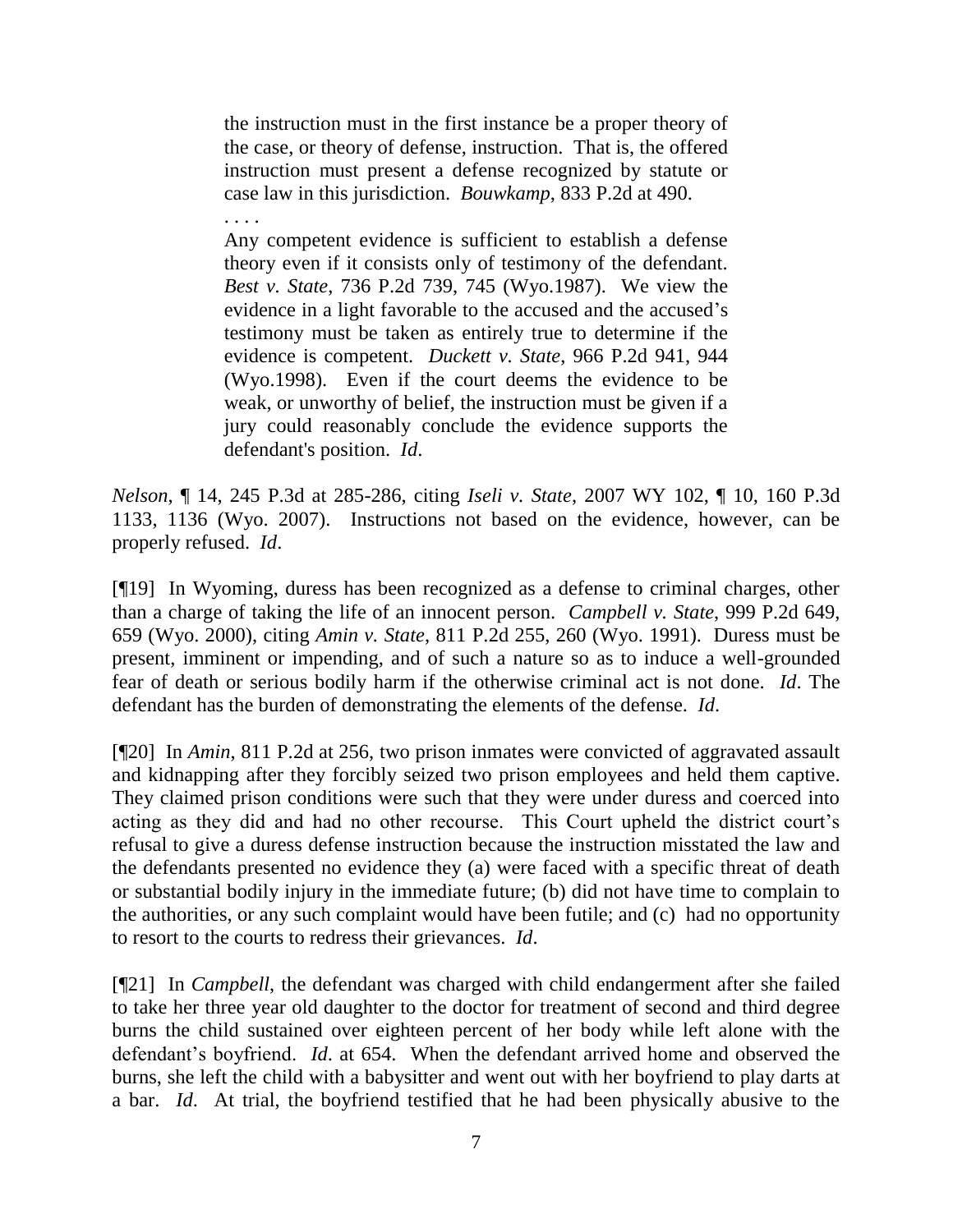defendant for years, and although she wanted to take the child to the hospital, he believed she went to the bar to avoid angering him. *Id*. at 655. The defendant testified that she had a long history of abuse by her brother, stepfather and her boyfriend and, at the time of her daughter's injuries, she feared for herself and her daughter if she refused to go with her boyfriend. *Id*.

[¶22] Defense counsel requested a jury instruction on the defense of duress and coercion and the district court denied the request, finding no evidence of imminent bodily harm. *Id*. at 659. On appeal, the defendant claimed she should have been allowed to present the defense because the abuse she had suffered caused her to believe she was in imminent danger of harm if she did not leave her daughter and go with her boyfriend. *Id*. at 660. She likened her situation to that of a battered woman raising self defense as an affirmative defense, which is specifically allowed by Wyo. Stat. Ann. § 6-1-203(b). This Court concluded the battered woman statute applies only when a person is charged with a crime involving the use of force against another and asserts she acted in self-defense, and the statute did not apply in the context of a child endangerment charge. *Id*.

[¶23] This Court then considered whether the defendant had established the elements of the common law defense of coercion and duress; that is, whether she presented evidence that she faced present, imminent or impending death or serious bodily injury if she stayed and cared for the child. We said:

> The evidence established that others were present in the house at the time Campbell made her decision and did not witness Campbell's refusing to play darts or witness Boyer's [sic] threatening Campbell if she cared for her child. Campbell made no attempt to seek medical advice, take her daughter to the hospital, dress her in loose clothing, or give her medications either for pain or to prevent infection. Campbell testified that she recognized that the burns were extensive and serious and required medical care, and she decided not to seek medical care because her past abuse caused her to realize that she would provoke Boyer. We agree with the district court that this record does not establish that she faced present, imminent or impending death or serious bodily harm, and the district court did not err in refusing to give her defense instruction.

*Id*.

[¶24] *Amin* and *Campbell* are distinguishable from Mr. James' case. In neither case did the defendants present evidence of an actual direct threat of physical harm before they committed the criminal act. In contrast, Mr. James testified that a week before the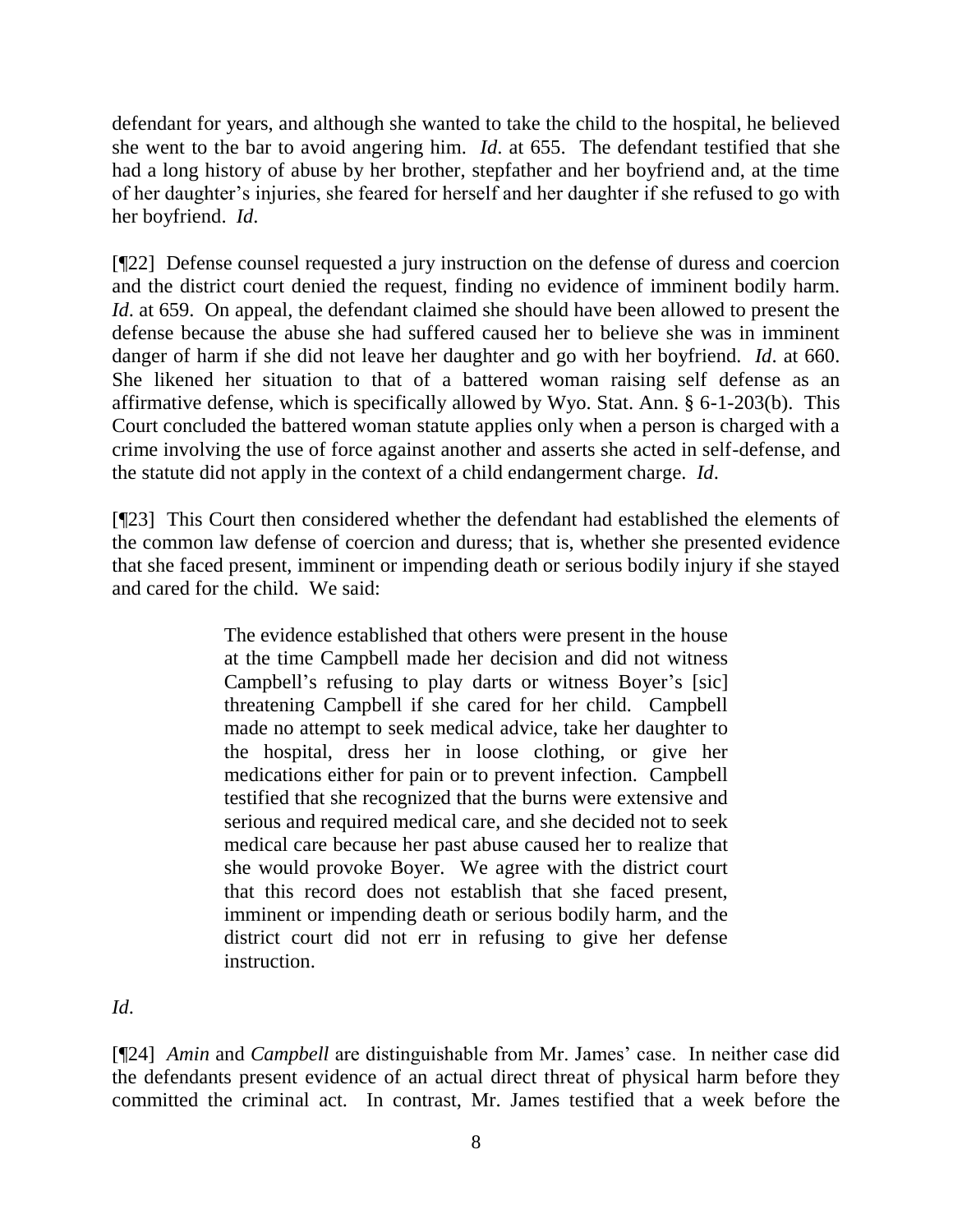Laramie robbery, after he told Mr. Lewis he wanted nothing to do with him, Mr. Lewis held a gun to his head and told Mr. James that he would do what Mr. Lewis wanted him to do or Mr. Lewis would harm his family. Then, after driving to an unknown location in Laramie rather than to the liquor store as he had said, Mr. Lewis retrieved a gun from the glove compartment and told Mr. James to follow his lead. Viewing this evidence in the light most favorable to Mr. James and accepting his testimony as true as we are required to do, we conclude a jury could reasonably have concluded that on the night of the robbery Mr. James faced a present, imminent or impending threat of such a nature as to induce a well-grounded fear of death or serious bodily harm if he did not do what Mr. Lewis said.

[¶25] In concluding otherwise, the district court found there was no threat on the night of the Laramie robbery; rather, the only threat occurred a week earlier. We disagree. Mr. James was unarmed and alone in a different town with a man whom he had seen behave violently, who was armed with a gun and who a week earlier had held the gun to his head and threatened to harm his family if he did not do what he was told. These facts were sufficient to establish a jury question as to Mr. James' duress defense.

[¶26] The district court also found that Mr. James was not entitled to the duress defense instruction because he failed to show that he had no reasonable legal alternative to committing the robbery. In *Campbell*, we did not consider whether the defendant had a reasonable legal alternative to endangering her child because we concluded there was no immediate, imminent or impending threat. In *Amin*, 811 P.2d at 261, the Court concluded that in addition to failing to present evidence of a threat, the defendants failed to present evidence showing they had no reasonable alternative to seizing and holding the prison employees. To the contrary, the evidence showed they had access to the state and federal courts and had previously availed themselves of the prison grievance system with favorable results. *Id*.

[¶27] In the present case, the district court concluded Mr. James had several opportunities to avoid involvement in the Laramie robbery.

> He could have gone to the police. He could have told his mother about it. He could have simply refused and walked away.

> … [T]here was plenty of reasonable legal alternatives to violating the law. He had every opportunity to refuse to do so. And he had every opportunity to avoid the harm that was allegedly threatened a week earlier.

[¶28] We do not agree that a reasonable alternative on the night of the Laramie robbery was to walk away. Again, Mr. James was not armed and Mr. Lewis was armed with a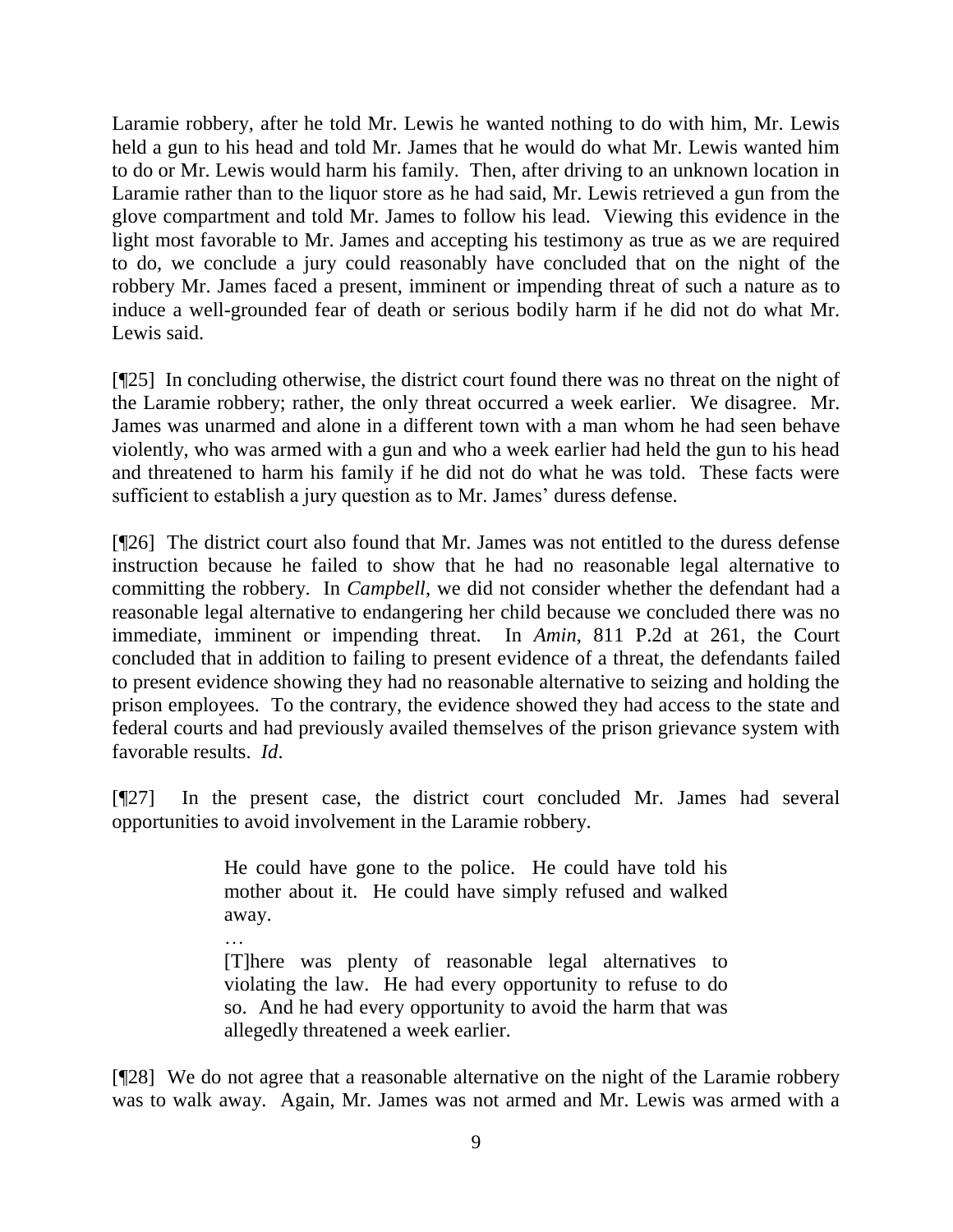gun and had threatened harm previously if Mr. James did not do as he said. Viewing this evidence in a light favorable to Mr. James and taking it as entirely true, we conclude that a jury reasonably could have believed that when Mr. Lewis and Mr. James arrived in Laramie on the night of the robbery Mr. James had no reasonable alternative but to accompany Mr. Lewis into the motel where he committed the robbery.

[¶29] In the week leading up to the Laramie robbery, Mr. James was not in Mr. Lewis' presence for significant periods of time. He testified that he spent some nights with his girlfriend rather than at his own home with Mr. Lewis and his mother. The district court concluded that if he had gone to the police during that time, he could have avoided involvement in the Laramie robbery. Mr. James testified that he did not go to the police because he did not know if he was being watched by Mr. Lewis and his friends and because he had gone to police for help before to no avail.

[¶30] An overwhelming majority of courts have held that, as a matter of law, a defendant who has the opportunity to avoid committing a crime, either by contacting police or otherwise removing himself from a threatening situation, cannot seek to excuse his criminal conduct by claiming to have acted under duress. 2 Robinson, *Criminal Law Defenses* § 177, 2014 Supp., 162. *See also* 2 Lafave, *Substantive Criminal Law*, 2d Ed., § 9.7(b), 78 (A defendant may lose his defense of duress if he does not take advantage of a reasonable opportunity to escape, where that can be done without exposing himself unduly to death or serious bodily injury); 1 A.L.R.  $4<sup>th</sup> 481$  Criminal Law – Defense – Coercion § 2(a) 465 (2013) (Duress cannot be invoked as a defense by one who has a reasonable opportunity to avoid doing the act without exposure to death or serious bodily harm). *See also* 40 A.L.R.2d 908 (2014) Coercion, compulsion, or duress as a defense to criminal prosecution and cases cited therein. Thus, in *U.S. v. Alicea*, 837 F.2d 103 (2d Cir. 1988), the court held the duress defense was properly stricken where the defendants, who claimed they had been kidnapped at gun point, raped or threatened with rape and forced to act as drug couriers, did not take steps to extricate themselves from the situation when they were separated from their captors. Similarly, in *People v. Speer*, 255 P.3d 1115 (Colo. 2011), the court concluded the duress defense was not available where the defendant was at various times completely out of the presence of the person who had threatened him. Finally, in *U.S. v. Castro-Gomez*, 360 F.3d 216 ( $1<sup>st</sup> Cir. 2004$ ) the court held the defendant did not have a duress defense where two days after being coerced to participate in an attempted drug importation, he met his coercers at the same place as before and was again coerced into participating in illegal activity. The court stated that a reasonable person would have foreseen the likelihood that the invitation to meet the coercers pertained to drug transportation, would not have gone to the meeting and would have summoned law enforcement.

[¶31] Applying the rationale from these other jurisdictions, it could be concluded that a reasonable person in Mr. James' position would either have gone to the police or taken other steps to extricate himself from Mr. Lewis after being threatened at gunpoint. Mr.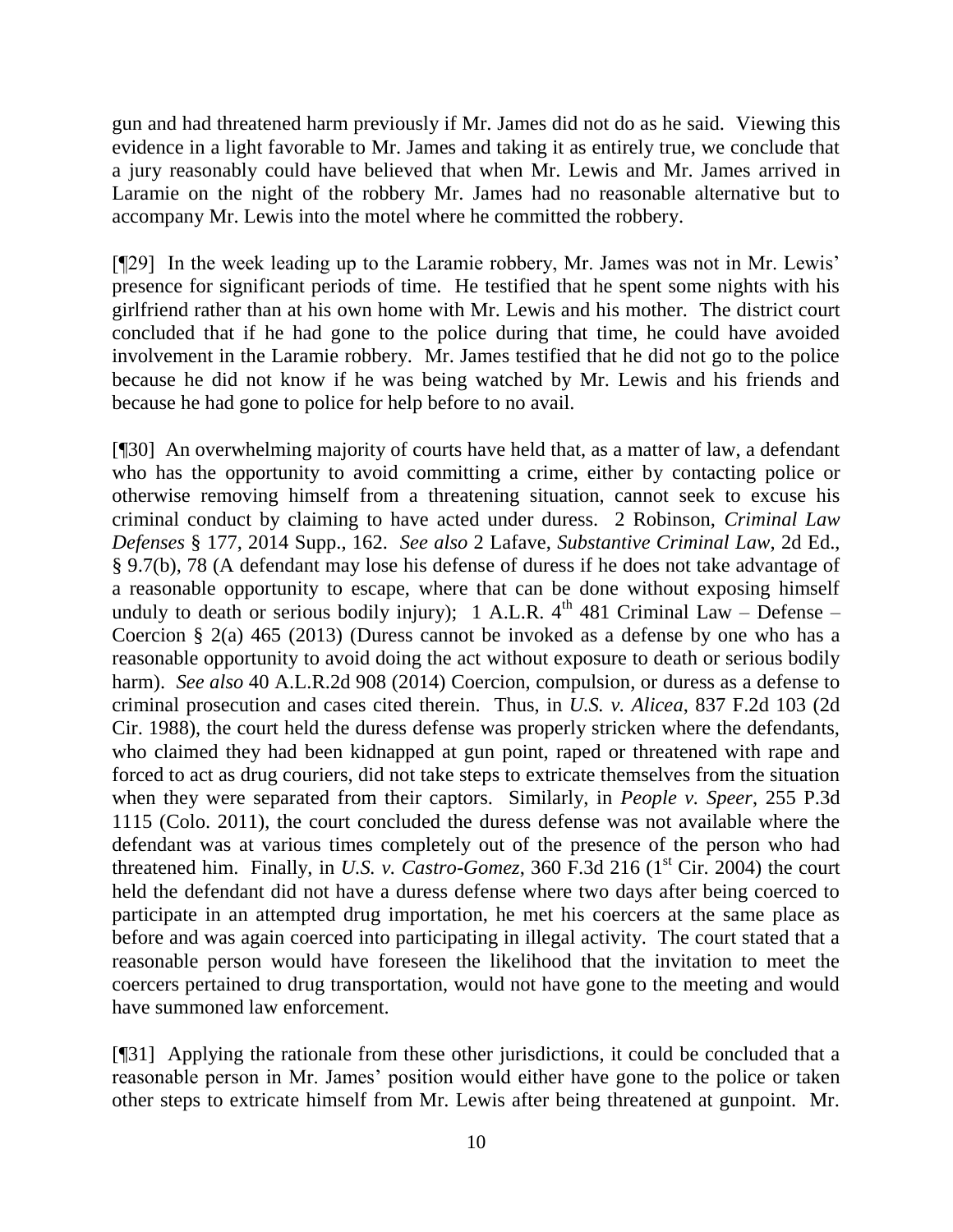James' explanation as to why he did not go to the police or take other action between the first and second robberies may be insufficient to show that he had no opportunity to avoid the Laramie robbery. On the other hand, Mr. James had no way of knowing that rather than going to get alcohol, Mr. Lewis would drive to Laramie and rob a motel. The issue of whether the evidence presented a jury question is a close call; however, we are persuaded it was sufficient to support giving the theory of defense instruction and allowing the jury to determine whether Mr. James had a reasonable opportunity to avoid the crime.

[¶32] Deleted.

[¶33] Deleted.

[¶34] It is worth mentioning for purposes of future cases involving a duress defense that the federal courts have adopted a pre-trial procedure for cases involving a duress defense.

> When a defendant has indicated that he will seek to present a duress defense to the jury and the government seeks to preclude such evidence as legally insufficient, "it is appropriate for [the] court to hold a pretrial evidentiary hearing to determine whether [the] defense fails as a matter of law." *United States v. Paul,* 110 F.3d 869, 871 (2d Cir. 1997). The burden at such a hearing is on the defendant to present some evidence on each of the elements of the defense. *See*, *e.g.*, *United States v. Jaswal,* 47 F.3d 539, 544 (2d Cir. 1995) (per curiam). If the court finds that the defendant's evidence is insufficient as a matter of law to establish an element of the duress defense, the court may preclude the defendant from presenting evidence of that defense to the jury. *See*, *e.g.*, *United States v. Bailey,* 444 U.S. 394, 416, 62 L. Ed. 2d 575, 100 S. Ct. 624 (1980*)*; *United States v. Villegas,* 899 F.2d at 1343.

*U.S. v. Lizalde*, 38 Fed. Appx. 657, 659-660 (2nd Cir. 2002). *See also U.S. v. Bakhtiarii*, 913 F.2d 1053, 1075 (2<sup>nd</sup> Cir. 1990). Had this or a similar procedure been utilized before trial in the present case, the defense would have known before trial that the district court would not give the duress defense instruction and would not have relied on it as its sole defense at trial. Mr. James and defense counsel then could have considered the other options available to them. Resolving the matter in this way would have avoided the jury confusion that obviously occurred as reflected by the jury question.

[¶35] In light of the remand, we also take this opportunity to adopt the duress defense elements both the State and Mr. James have urged us to apply in resolving this appeal. In